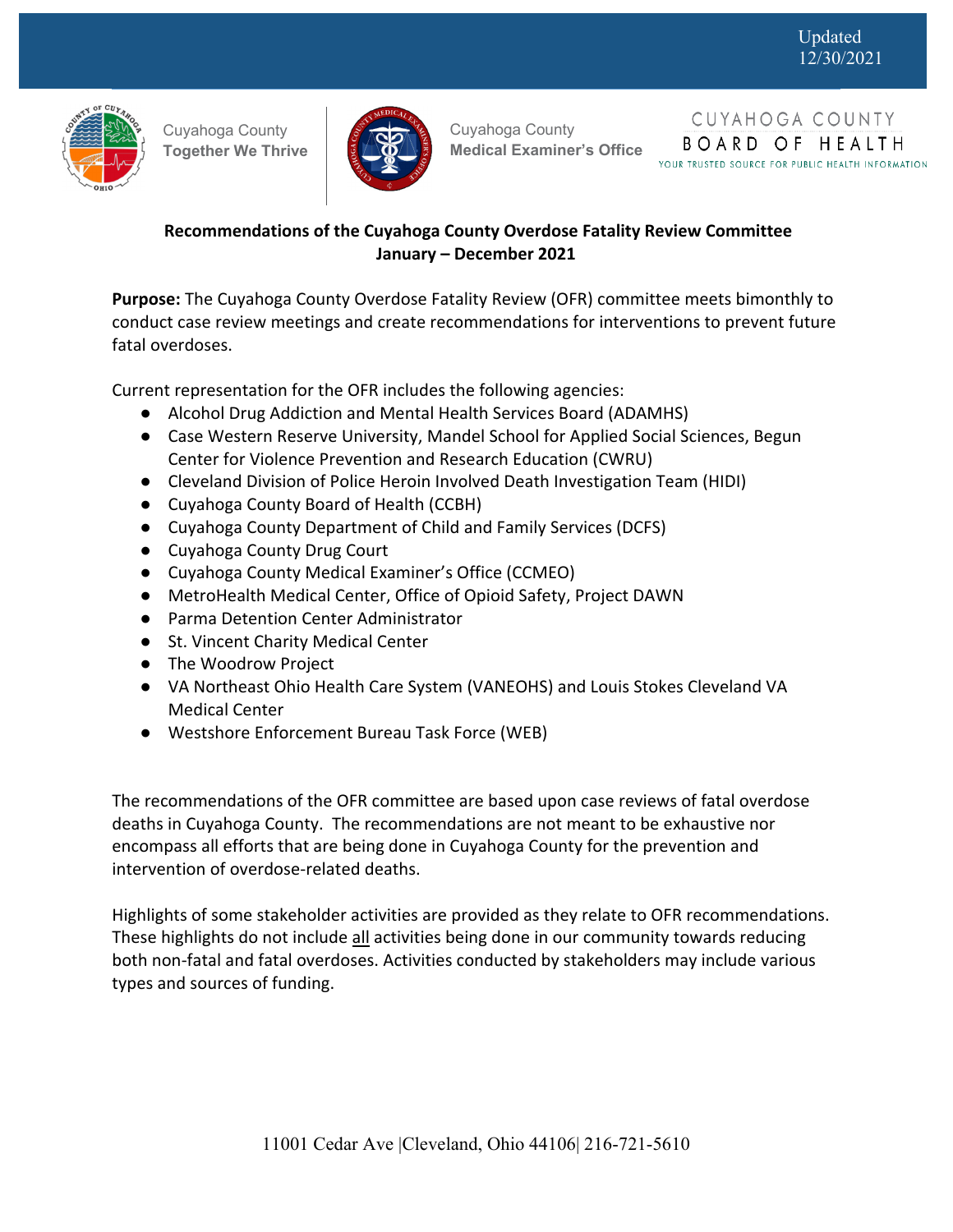#### **Recommendations**

#### **Goal 1: Harm Reduction**

Target audience: Medication assisted treatment (MAT) providers; Office of Re‐Entry; Dept. of Children and Family Service (DCFS); domestic violence shelters; homeless shelters; business sector (food service, hotel/motel, trades industry, retail) etc.

*Objective 1.1 Increase knowledge and awareness of harm reduction efforts* 

Activity 1.1.1: Support outreach/grassroots efforts for making fentanyl test strip (FTS) and naloxone available within local communities and targeted hot spots Activity 1.1.2: Advocate training for DCFS staff regarding naloxone distribution to families in need

Activity 1.1.3: Advocate naloxone training for kinship families through Project DAWN

*Objective 1.2 Increase availability of harm reduction tools (naloxone, fentanyl test strips, syringes, naloxbox, etc.)* 

Activity 1.2.1: Support access to fentanyl test strips to encourage testing drug supplies for fentanyl and fentanyl analogs

Activity 1.2.2: Support widescale distribution of harm reduction materials

## *Objective.1.3 Support the Implementation of the Naloxbox program in Cuyahoga County*  Activity 1.3.1: Advocate for installation of naloxboxes in various locations (e.g. Project DAWN service entities) Activity 1.3.2: Support facilitation of training on the use of the naloxboxes

Highlights of 2021:

- In 2021, Alcohol Drug Addiction and Mental Health Services Board of Cuyahoga County (ADAMHS) provided community outreach and grassroots efforts to distribute fentanyl test strips.
- ADAMHS Board also worked with MetroHealth's Project DAWN program to determine and install over 51 naloxboxes throughout various locations in Cuyahoga County.
- ADAMHS Board Fentanyl Awareness Campaign (via radio, digital and streaming ads) ran over Memorial Day, Fourth of July and Labor Day weekends, generating over 5 million impressions and 891 clicks on the testyourdrugscc.com website (as of 10/25). The campaign also ran the week prior to Thanksgiving weekend and the week between Christmas and New Year's Day.
- The ADAMHS Board and several partners including Thrive and Project White Butterfly participated in the State's NaloxBlitz, distributing nearly 3,500 Narcan kits to the public and treatment providers in high incidence overdose zip codes in the summer of 2021.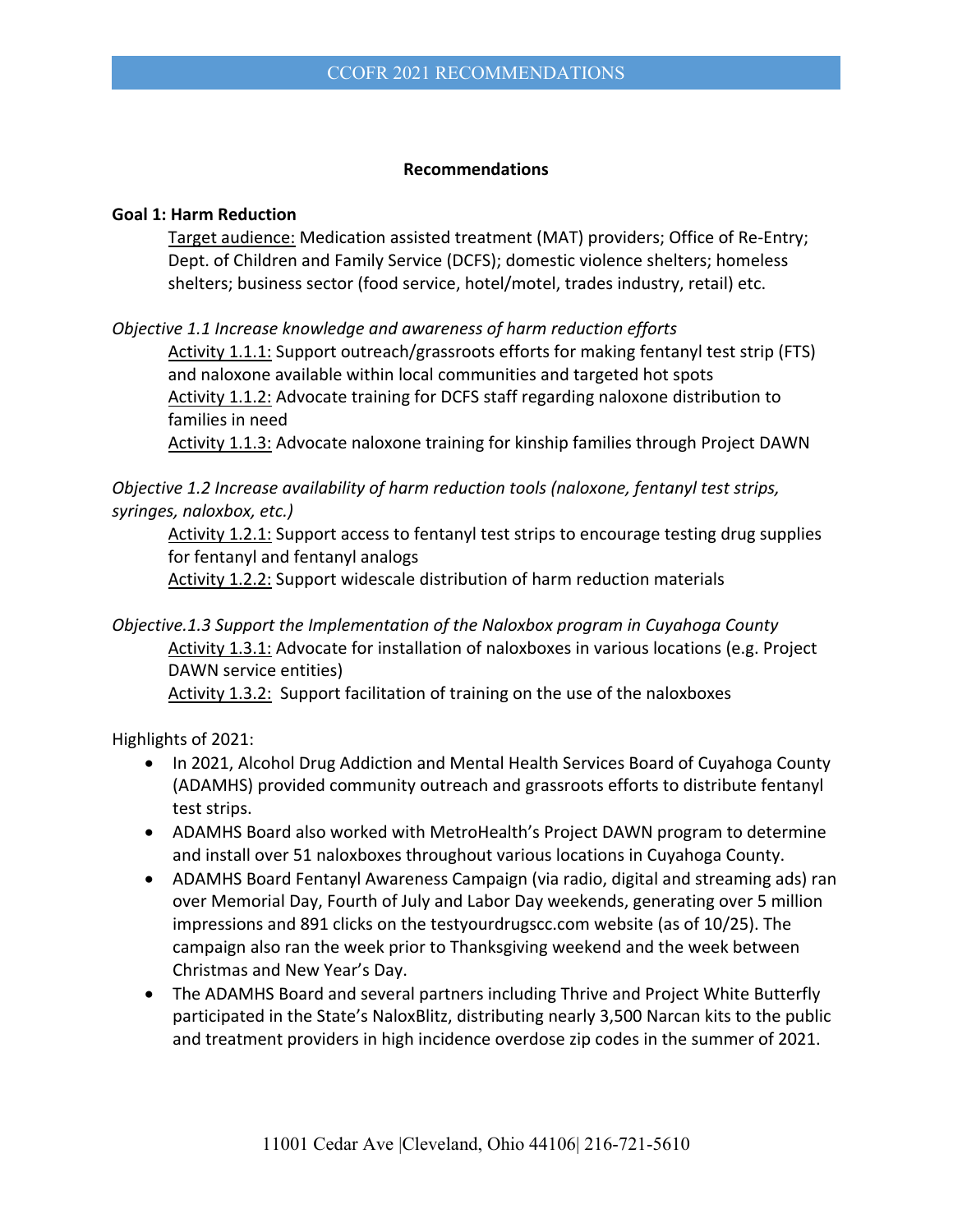### CCOFR 2021 RECOMMENDATIONS

### **Goal 2: Medical Prevention and Treatment**

Target audience: Qualified practitioners including physicians, Nurse Practitioners (NPs), Physician Assistants (PAs), Clinical Nurse Specialists (CNSs), Certified Registered Nurse Anesthetist (CRNAs), and Certified Nurse‐Midwifes (CNMs)

*Objective 2.1 Increase number of Medication Assisted Treatment (MAT) providers* Activity 2.1.1: Promote access to DATA 2000 waiver

*Objective 2.2* Support education and training of medical providers on the illicit use of prescription medications

Activity 2.2.1 Focus education efforts on illicit use of prescription medications Activity 2.2.2 Focus education efforts on appropriate prescribing with chronic pain and co‐occurring SUD or co‐occurring mental health diagnosis

Highlight of 2021: The CCMEO conducted a gabapentin information session at the Northeast Ohio Hospital Consortium and Case Western Reserve University's Physician Assistant program. CCMEO also presented gabapentin information at the National Association of Medical Examiners Annual Meeting in October 2021.

## **Goal 3: Linkage to Care**

Target audience: Hospitals, peer support programs, diversion center, quick response teams (QRT); law enforcement, fire departments, EMS, specialty court dockets

*Objective 3.1 Advocate for increased availability for peer support programs to provide outreach to high‐risk populations (e.g. previous nonfatal overdose, diagnosed with SUD, or at risk for substance use disorder)*

Activity 3.1.1: Encourage hospital emergency departments to adopt 24/7 peer support programs

Activity 3.1.2: Encourage specialty court dockets to adopt peer support programs

*Objective 3.2 Encourage collaborations among first responders and treatment providers to improve linkages to treatment for individuals experiencing a nonfatal overdose* 

Activity 3.2.1: Support utilization of quick response teams (QRT) outreach/capacity Activity 3.2.2: Support utilization of the Cuyahoga County Diversion Center

*Objective 3.3 Support linkage to MAT and recovery housing/sober living appropriate to a person's needs*

Highlights of 2021:

- *A* local Quick Response Teams (QRT) was able to connect 225 individuals (out of 458) who experienced a non-fatal overdose with treatment using law enforcement incident reports.
- Project SOAR (Supporting Opioid Addiction Recovery) has expanded to all Cleveland Clinic Emergency Departments through a partnership with Thrive to provide 24/7 access

11001 Cedar Ave |Cleveland, Ohio 44106| 216-721-5610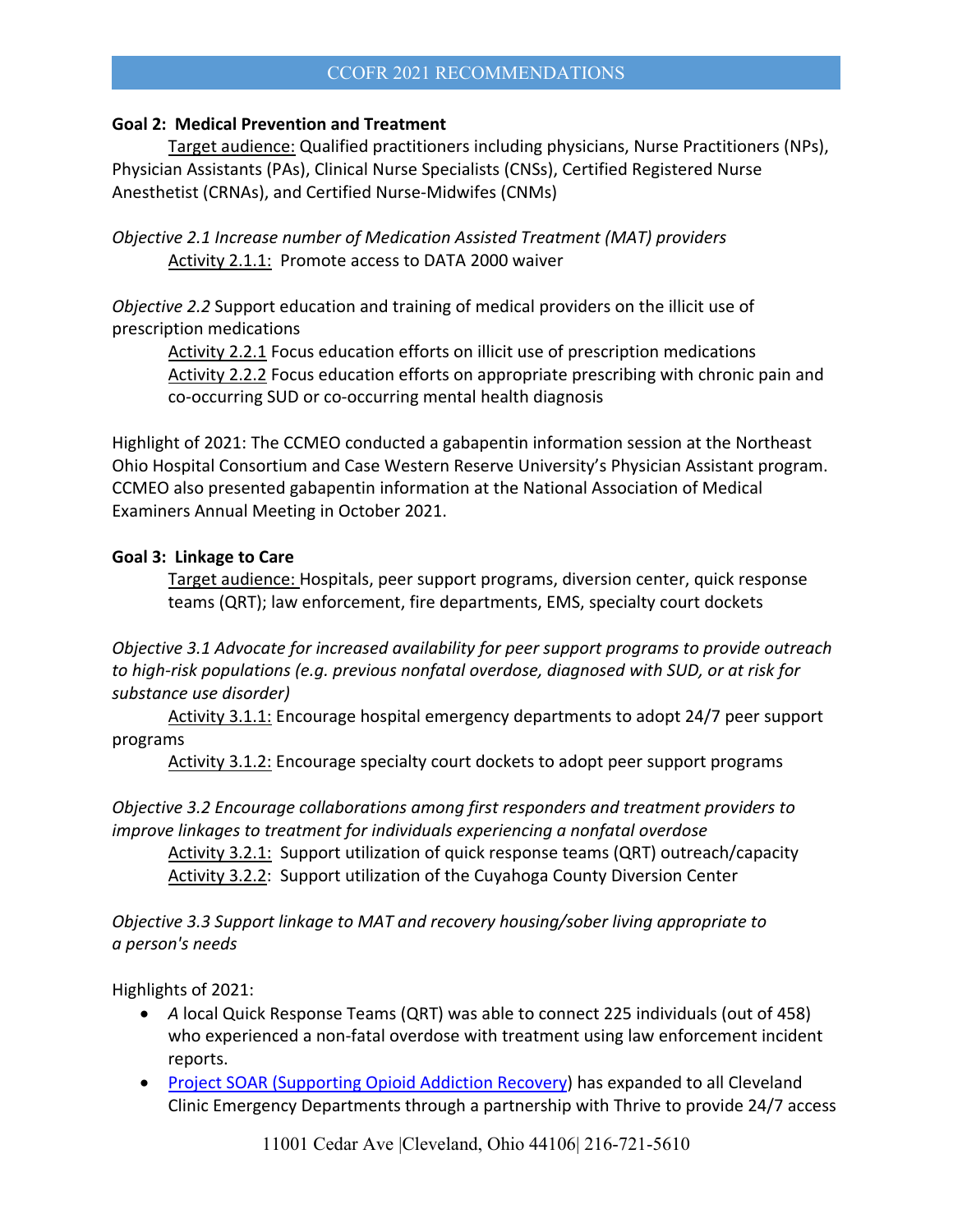to peer support services. This collaboration was supported by ADAMHS utilizing Opioid Settlement Funding for Cuyahoga County.

#### **Goal 4: Education**

Target: General public, local public defenders, judges, lawyers, OVI intervention programs, youth bereavement programs, Ohio Workers Compensation, business sector (food service, hotel/motel, trades industry, retail) etc.

#### *Objective 4.1 Advocate for increased eligibility for drug court*

Activity 4.1.1: Support continuing education for public defenders, lawyers, and judges on individuals appropriate for drug court

*Objective 4.2 Support the enhancement of substance use education and prevention initiatives including the progression of addiction, polysubstance use, addressing adverse childhood experiences*

Activity 4.2.1: Increase understanding among the business sector (food service, hotel/motel, trades industry, retail) on the impact substance use can have on employees, patrons and property; promote implementation of Ohio's BWC drug‐free safety program

Activity 4.2.2: Promote bereavement interventions for youth and young adults in utilizing healthy coping mechanisms after exposures to traumatic experiences

### *Objective 4.3 Promote appropriate and targeted communication efforts to increase public awareness regarding existing and emerging substances*

Activity 4.3.1: Support media and awareness campaigns on emerging trends (e.g. fentanyl adulterating all drug supplies; gabapentin increase in prescribing, illicit use, etc.)

#### **Goal 5: Building System Capacities**

Target audience: EMS; law enforcement; specialty court dockets (including pre‐ arraignment); parole officers, treatment centers; Office of Re‐entry; MetroHealth EXam Program, Cuyahoga County Corrections Center, municipality jails, Grafton Correctional institution, Cuyahoga County Juvenile Detention Center

*Objective 5.1 Enhance SUD treatment for incarcerated populations*

*Objective 5.2 Promote timely communication systems to notify appropriate agencies of non‐ fatal overdose events*

*Objective 5.3 Advocate for uniform practices and policies for providing individuals upon release from incarceration at both private and public facilities with treatment resources and harm reduction materials*